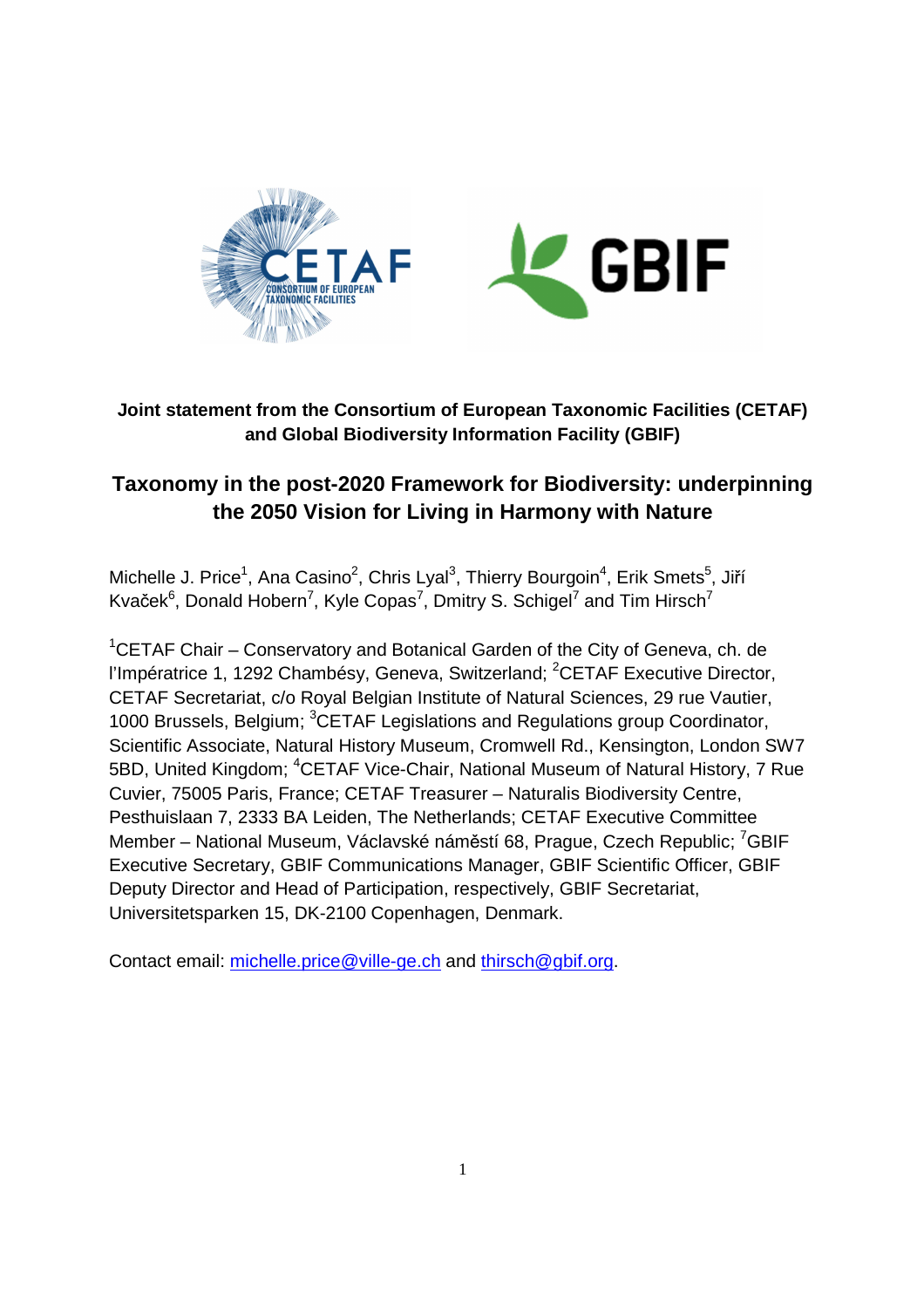Biodiversity - the genetic, species, community and ecosystem variety of life on Earth - is the living fabric of our planet. As the products of millions of years of evolution, biological species form a global ecological system that encompasses all living beings and their interactions with each other as well as the elements of the atmosphere, geosphere, hydrosphere and lithosphere, collectively known as the biosphere. Human impacts on the biosphere, either direct or indirect, can destabilize or even destroy habitats or ecosystems and their inherent biodiversity components, something that may also lead to species extinctions. The equitable and responsible use of the world's biological resources is essential for the well-being of the planet. This can only be achieved in a sustainable manner when it is based on a solid and comprehensive understanding of biodiversity: on how to protect it, how to manage it, how to nurture it, and how to respect it.

The 2050 Vision for Biodiversity, focused on the theme Living in harmony with nature, seeks to ensure that, by 2050, biodiversity is valued, conserved, restored and wisely used with the aim of maintaining ecosystem services, sustaining a healthy planet and delivering benefits essential for all people. In the Strategic Plan for Biodiversity 2011- 2020, the role of knowledge in supporting the 2050 Vision is recognized in Aichi Biodiversity Target 19: By 2020, knowledge, the science base and technologies relating to biodiversity, its values, functioning, status and trends, and the consequences of its loss, are improved, widely shared and transferred, and applied. As the global community considers the framework that will succeed the Strategic Plan beyond 2020, the fundamental importance of taxonomy in framing the transformational change needed to bring the 2050 Vision within reach must be explicitly acknowledged and incorporated within this framework of targets and actions in the years ahead.

### **1. Taxonomy underpinning biodiversity discovery and understanding**

Taxonomy underpins the CBD and its successful implementation, on a species by species, habitat by habitat, ecosystem by ecosystem, country by country and region by region basis. From the perspective of preserving global biodiversity, the crucial importance of taxonomy and systematics and thus, of species discovery, species description, species documentation and species classification in an evolutionary framework has been recognized, alongside the significance of the scientific expertise needed in order to describe, document, classify and understand life on Earth (https://www.cbd.int/gti). As highlighted by the Global Taxonomy Initiative and its work programme, significant steps were needed in order to fully address the complex issues surrounding, firstly, the creation and delivery of information necessary to support conservation and sustainable use of biological diversity, including, critically, understanding and documenting this diversity.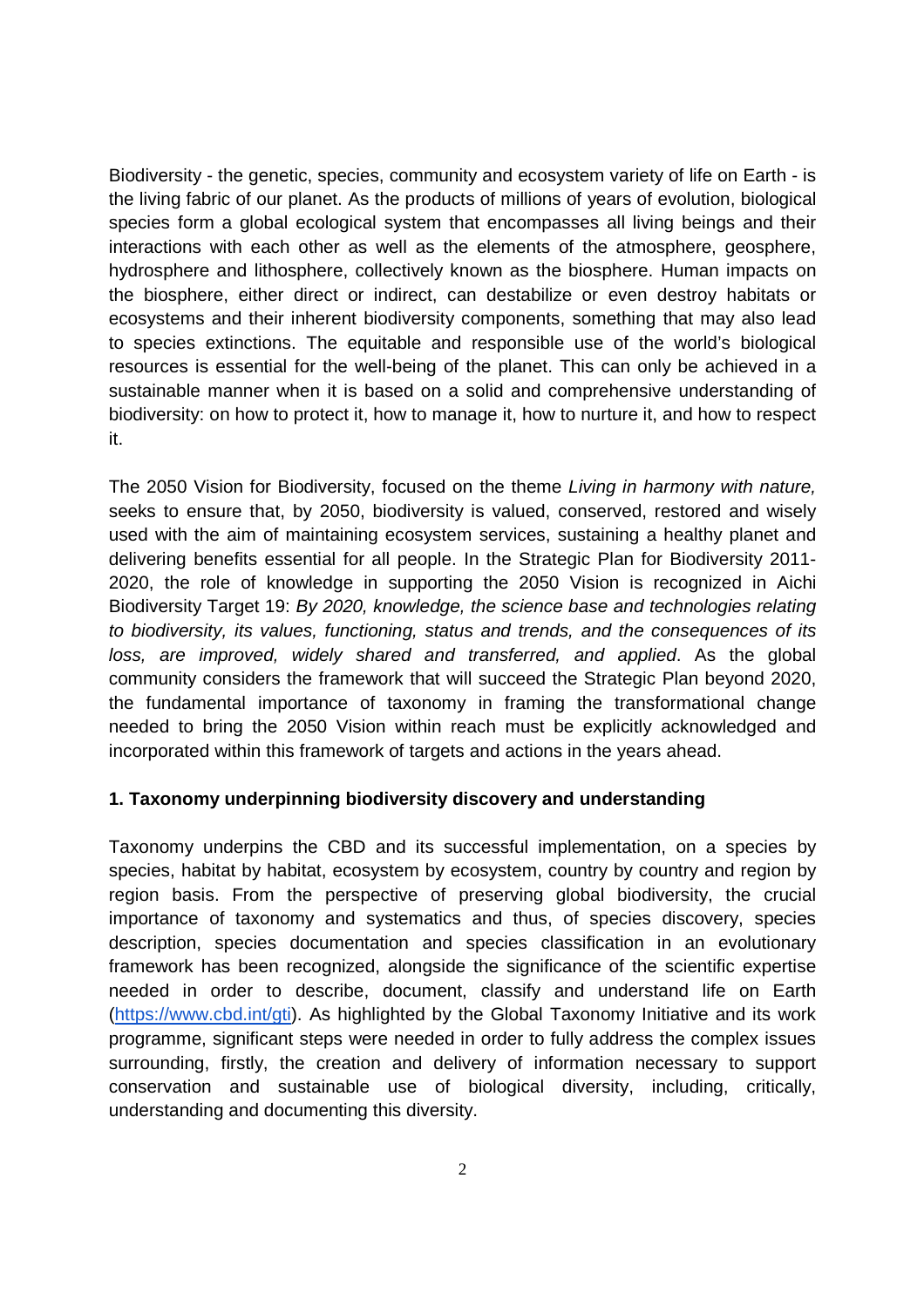Taxonomy is a fundamental science for understanding biodiversity and ecosystem functioning, as it scientifically documents and seeks to understand the natural world at different taxonomic (species, genera, families) as well as biological levels (community, habitat, ecosystem). Information obtained from biological and palaeontological specimens permits researchers to understand evolutionary events and to reconstruct the history of life on Earth. Taxonomic and systematic research provides species concepts, single and stable names for biological units, insights into evolutionary processes and interpretative perspectives on the complex evolutionary history of the Tree of Life. As such it is the scientific pillar that supports a variety of other scientific disciplines as well as a significant number of key activities and industries such as conservation, agriculture, horticulture, forestry and fisheries, eco-tourism and pharmaceuticals. The data that taxonomists and geodiversity or biodiversity scientists provide plays a fundamental role in providing the baseline information for addressing societal challenges and informing environmental policy and decision making.

One of the main focuses remains species discovery that is intrinsically linked to the need to ensure that the taxonomic expertise to do this is available, maintained and enhanced on a global scale. The encouragement of the use of integrative taxonomy techniques, the sharing and linking of geodiversity and biodiversity knowledge, capacity building and ongoing education and outreach activities which encourage natural human curiosity about the living world and support the sharing of scientific, indigenous and layknowledge on the living planet, are also fundamental elements that need to be considered in the achievement of objectives and targets post 2020.

Successful CBD implementation beyond the horizon of 2020 requires the prioritization of taxonomy as a discipline that is essential for understanding biodiversity, particularly for ensuring its sustainable and equitable use. Governments can achieve this objective at a number of different political, scientific and social levels, provided that they coordinate both priorities and progress.

#### **2. Biodiversity information and the biodiversity knowledge network**

Researchers in biodiversity have long had a culture of curating and annotating data from identifying specimens to correcting and cleaning up entire downloaded datasets. These efforts are a key part of the data validation process: even with the best automated tools, identifying and correcting most errors still requires an expert, human eye. Yet these annotations are not always made available to the original data owners, and even when they are, there may be neither the resources nor the mechanisms in place to incorporate them. As a result, mistakes get replicated or have to be repeatedly corrected, duplicating effort, while there is little incentive for researchers to continue to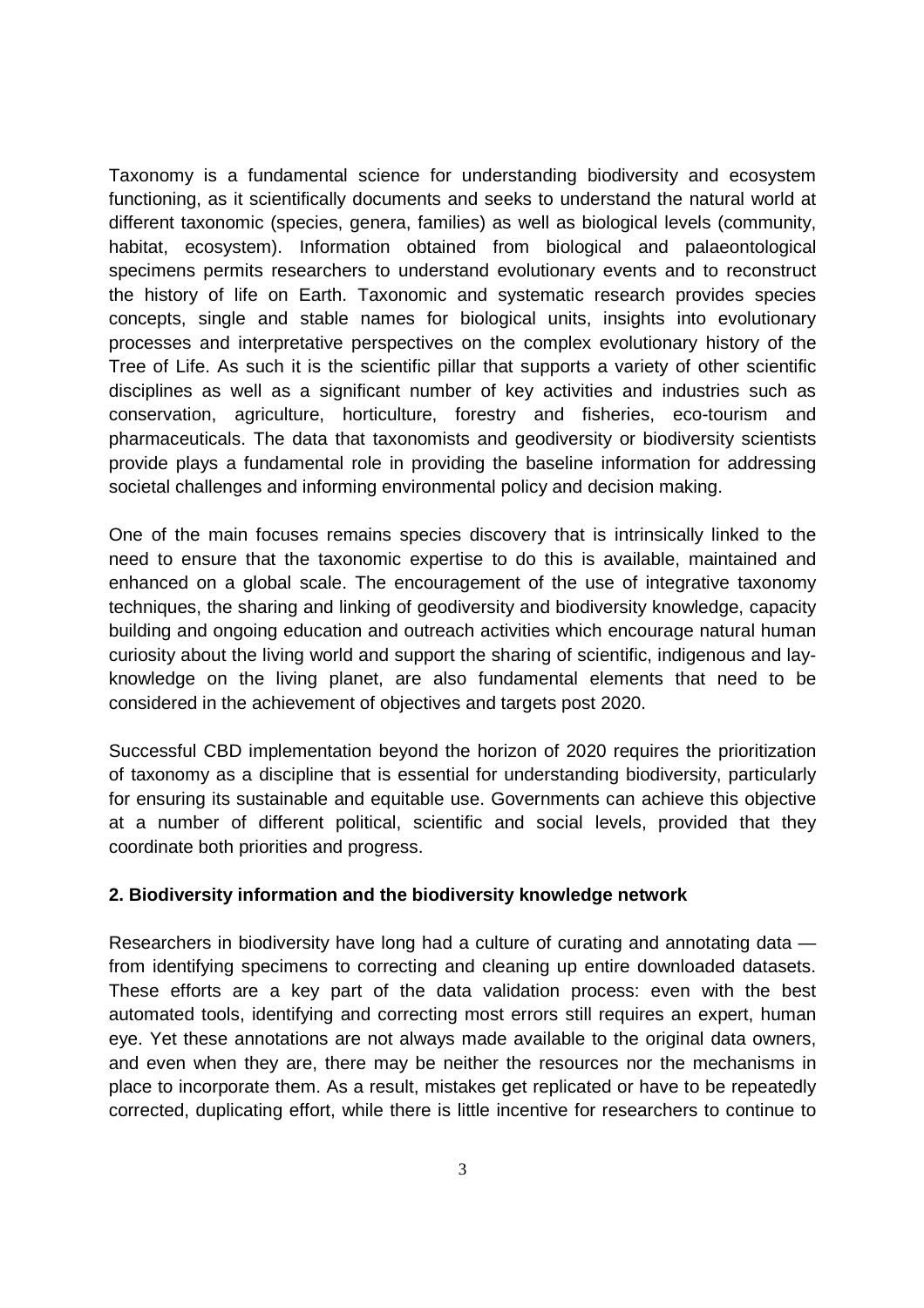correct and annotate records more widely. Data aggregators generally encourage users to report mistakes; various communities have developed systems of data curation, including amateur networks to curate citizens' observations and, in some cases, expert curation for aggregated data. However, too often these are ad hoc and isolated efforts and require special engagement on the part of the contributors, especially if they want to make corrections in many different sites, while data providers or publishers may not feel confident in trusting changes submitted over the Internet.

Data needed to reliably document, support and contribute to CBD implementation, requires mobilizing information, expertise (also technological competences), knowledge and funds, that increasingly need to be coordinated to avoid duplication of initiatives and guarantee the efficient use of the available resources, both human and technical. There is a broad need for coordination between individual institutions and projects to ensure that data clean-up efforts can be recognized and valued, and to set in place incentives so that annotations are made and fed back into the system. Combining incentive-driven mechanisms with tools to facilitate fitness-for-use and annotation will drive progress towards making distributed data curation the norm.

Increased linkages and alignment between data management systems can also simplify efforts to curate digital knowledge and deliver multiplier effects from the contributions of taxonomists and other experts. A key priority should be development and adoption of a shared identity management system for contributors, whether professionals or citizen scientists, so that they can have a common identity and contribution history across platforms — particularly the key data networks and publishers.

International organizations, and increasingly international networks, play a key role in connecting experts, providing access to existing information and fostering a comprehensive understanding of what is known is known versus not known, thus supporting scientific progress and future research efforts. Networking is crucial to support access to data and exchange between people, and existing global and regional organisations provide the framework for collaboration beyond political borders, social boundaries and cultural differences. From 2020 onwards, global coordination of efforts to document, aggregate and link biodiversity knowledge will be an essential step forward, one that will be crucial for supporting CBD implementation.

#### **3. Molecular genetics and genomics**

Biodiversity is delimited, detected and described primarily using two main types of data: the first based on the study of variability in morphology-anatomy and the establishment of stable taxonomically informative characters, supported by traditional taxonomic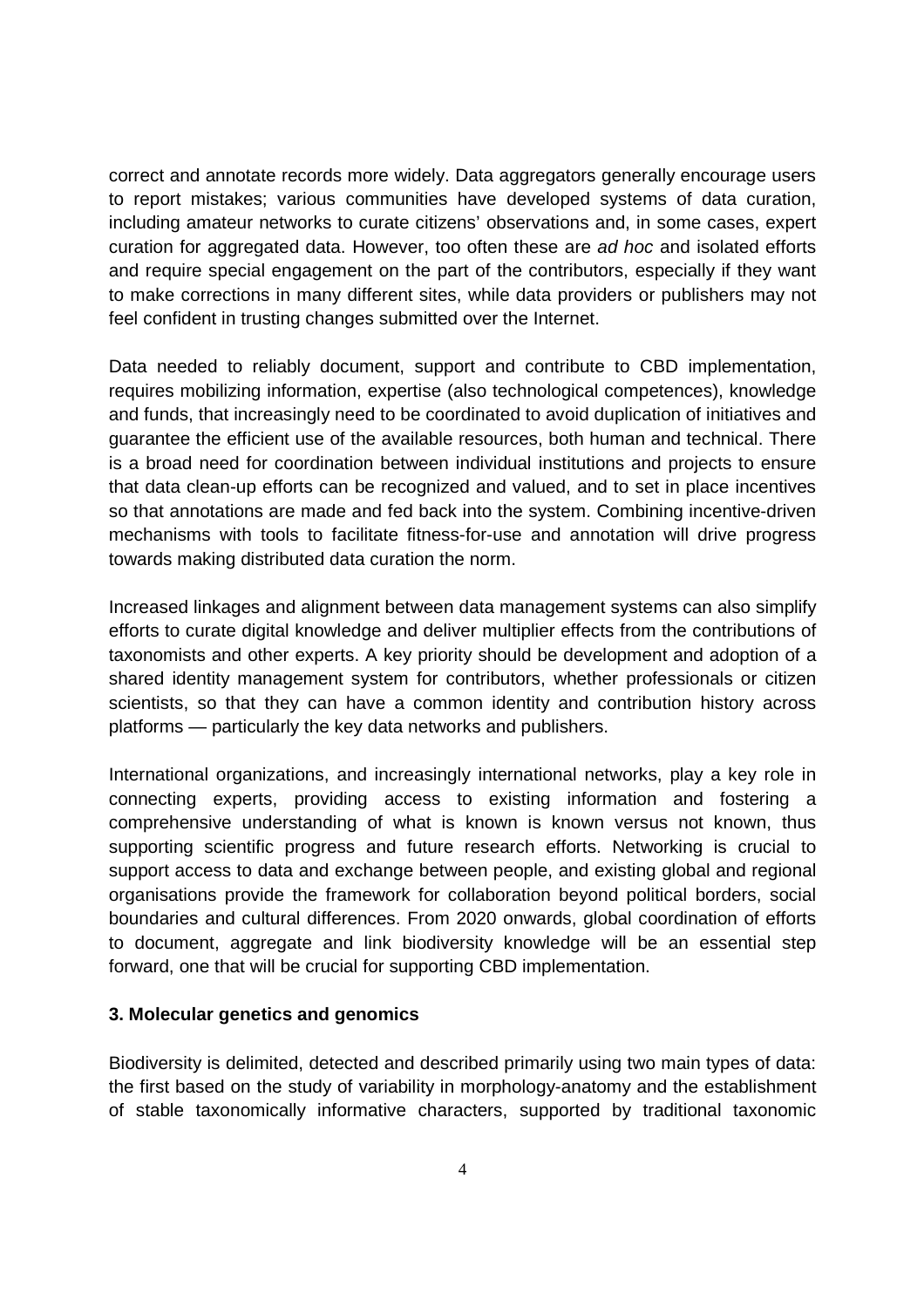methods, the Codes of nomenclature and the Linnaean (Latin binomial) classification and naming system; and, the second on molecular evidence, primarily DNA, with an array of sequence clustering methods and naming systems that applied in particular groups of organisms. Molecular genetics and genomics are particularly useful where traditional approaches alone are not easily applicable or are too slow. Although taxonomy relies principally on human expertise to adequately find, interpret, compare and identify species, and to link them to the currently described organisms, there are exciting new opportunities opening for integrative taxonomy up as technologies develop.

There is a practical need for establishing a biodiversity knowledge network through a single taxonomic environment and scientific name space that provides an integral view of life on Earth. Information collated and connected in this way can be more easily interpreted by users and applied at different political or geographical scales, as well underpinning scientific research efforts. Initiatives that handle global taxonomic data and names, both from the point of view of conventional Linnaean classification and based on molecular evidence, are working together on delivering centralized data access for CBD Parties and other stakeholders on an open access basis. For molecular systems to be integrated and interlinked within this common space, national and global efforts to build reference libraries of sequence clusters (Operational Taxonomic Units as molecular proxies to species and other taxa) as well as eDNA initiatives (metabarcoding, molecular ecology) that detect and quantify biodiversity at large scales and high speeds, offer exciting opportunities for biodiversity discovery and need to be supported. Population genetics techniques and molecular phylogenies complement morphology-anatomy based taxonomic efforts. As technologies evolve and become more widely affordable and accessible, genomics will increasingly drive our understanding of the physiology and functioning of individual organisms, of communities and of the biosphere. Integrated global biodiversity data coming from citizen science, monitoring and natural history collections and new large data streams, such as remote sensing and molecular data, need better linking to the pool of existing data. Taxonomy and nomenclature of morphologically and molecularly delimited taxa and of operational taxonomic units need to work together for an integrated, up to date view of global biodiversity.

## **4. Capacity building, training and outreach**

Natural science institutions in Europe and North America hold a significant proportion of the world's natural history collections that represent a large proportion of the species that have been described to date. Recognizing and addressing the unbalanced global landscape between biodiversity rich countries and countries that are rich in collections and linked expertise is the first step towards facilitating capacity building in the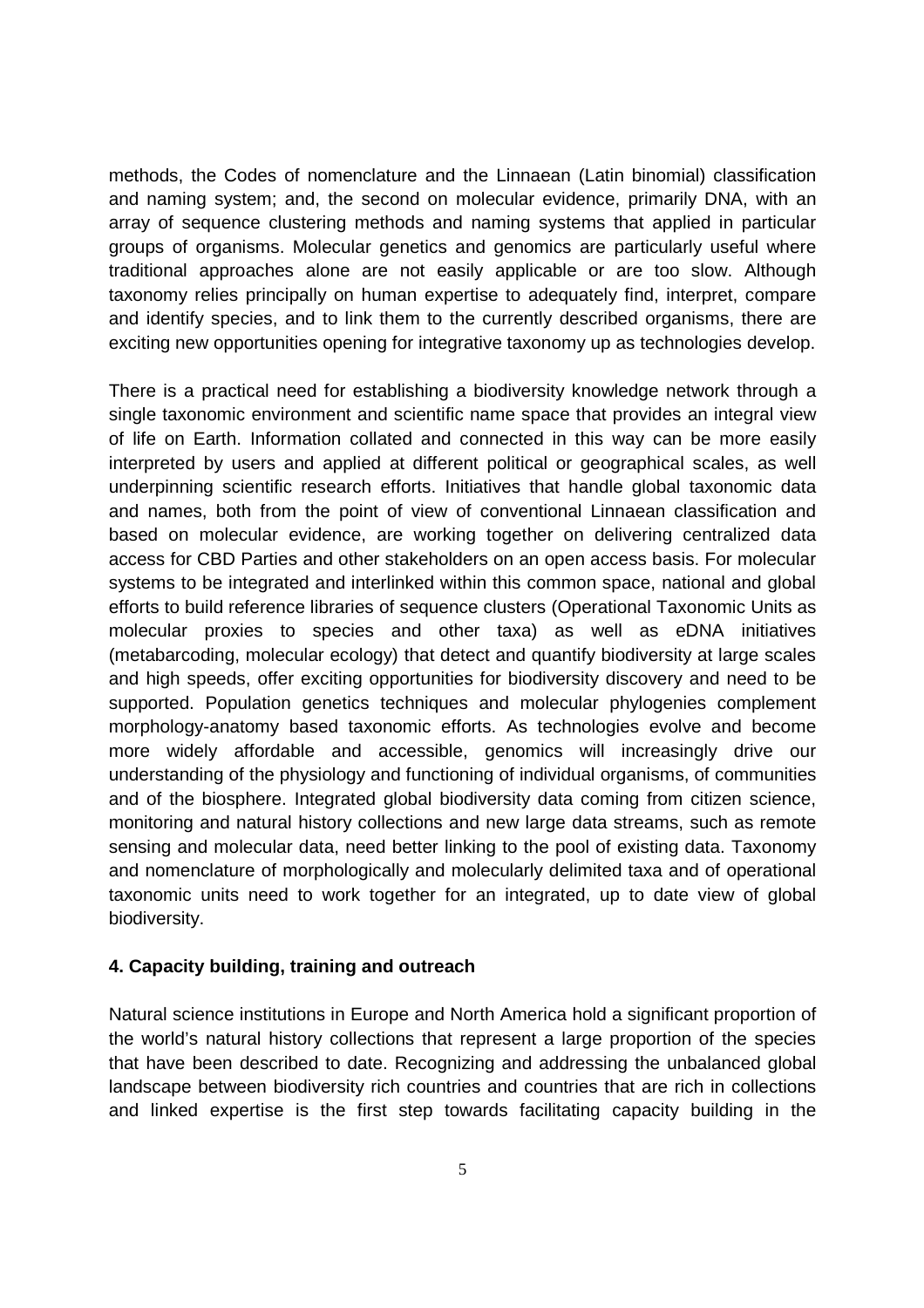appropriate places. Collaboration on best practices, capacity building programmes, mobility of expert initiatives, joint collaborative scientific discovery projects and the integration of scientific data driven by local knowledge into policy and decision making processes will play a crucial role in underpinning efforts to understand biodiversity and its sustainable use. Indigenous communities are critical stakeholders in this, as in all aspects of the successful implementation of the CBD. By understanding what user communities need from taxonomy and biodiversity knowledge, results from scientific studies can be better interpreted by scientists for different audiences and user communities.

Training provided by taxonomists is increasingly relevant in addressing both the taxonomic impediment addressed in the GTI and for successful CBD implementation. Comprehensive, widely accessible and tailored training programmes will become increasingly pertinent as e-learning facilitates training across borders, providing an economically viable and ecologically sound solution to information exchange and knowledge transfer. The expertise gained by the researchers and the knowledge contained in collections conform to the tandem on which modern taxonomy is being built, together with the information technologies that support the entire process. Transversal disciplines are being born in the light of the internet of things, big data and artificial intelligence. Those tools are to be the mechanisms helping the experts to ensure the adequate and precise flow and track of information, storage and enhancement of data, the accessibility to science where, when by whom it may be needed. Together this will support taxonomy as the backbone of natural sciences, helping to tackle environmental challenges such as the impacts of climate change in a thorough manner and based on open science.

Outreach activities across the stakeholder community will be essential in ensuring both understanding of the importance of biodiversity, and of its sustainable management in an ever changing world. Engagement of the public in scientific endeavours via citizen science initiatives potentially contribute to stimulating interest in the living world, delivering data for scientific studies, enhancing scientific literacy in society and engaging people more actively in sciences such as taxonomy.